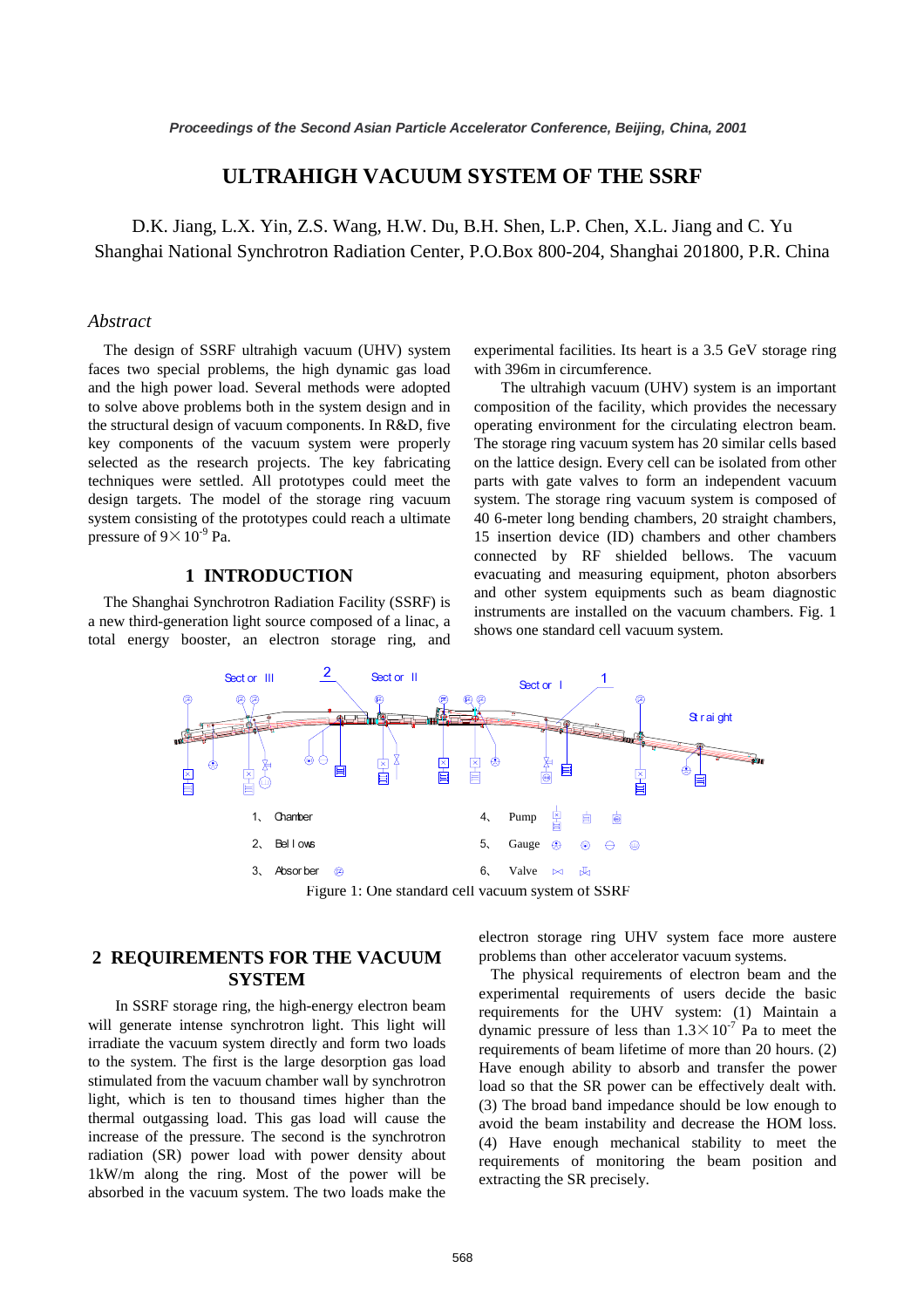### **3 DESIGN OF THE UHV SYSTEM**

In SSRF, the antechamber structure[1] design is adopted. The chamber is composed of beam chamber and pumping chamber separated by a 12 mm high slot. The SR will pass through the slot to the pumping chamber, most of which will be stopped by the water-cooled photon absorbers in it. The extracted SR, collimated by two neighbouring absorbers, will be drawn into the front end. Discrete pumps with large pumping speed will be installed just below the absorbers to effectively pump the photon stimulated desorption (PSD) gas load.

 When the SSRF storage ring operates at 3.5 GeV and 300 mA, the electron beam will radiate  $8.48 \times 10^{20}$ photons per second. According to the operating datum of similar facilities, a PSD coefficient of  $3 \times 10^{-6}$ molecules/photon[2] is adopted. The total gas load in the ring is  $1.33 \times 10^{-5}$  Pa.m<sup>3</sup>/s. To achieve a dynamic pressure of  $1.3 \times 10^{-7}$  Pa, the total effective pumping speed should be more than  $1 \times 10^2$  m<sup>3</sup>/s. The main pump is the combination of the titanium sublimation pump (TSP) and the sputter ion pump (SIP). According to the layout of photon absorbers and other correlative components, there are 160 TSPs and 200 SIPs in the ring. The total nominal pumping speed is  $3 \times 10^2$  m<sup>3</sup>/s. The vacuum system can be baked at 150℃ in situ. During start-up and baking, movable turbo-molecular pumps will be used to pump the system. There are 45 vacuum gauges and 12 RGAs to monitor the vacuum state of the system.

# **4 DEVELOPMENT OF THE VACUUM COMPONENTS**

 In R&D, five key components of the vacuum system are selected as the research projects. These components are designed, fabricated and tested according to the engineering requirements to assure that both the scheme selection and the structural design is reasonable and the machining techniques are feasible.

#### *4.1 Aluminum alloy vacuum chamber*

 As the direct exterior environment of the electron beam, the chamber should not only meet the requirements of UHV but also match with other equipments and have high position accuracy and high stability. The exterior structure, at the location of the magnets, was designed to match with the magnets. Above and below the chamber, there are cooling channels on the surface. ConFlat<sup>®</sup> type sealing structure with Al-SS transition material was used for most of the flanges. The BPM flanges are sealed by Helicoflex<sup>®</sup> gaskets for high position precision. Helicoil<sup>®</sup> screws were used inside the screw holes of aluminum body. The 6m-long chamber prototype made of aluminium alloy 5083-H321 was formed by numerical control machining and TIG welding. In R&D, several techniques and approaches were adopted to solve the key problems in chamber fabrication — machining distortion,

welding distortion, leakage and surface contamination. The fabrication of the chamber is successfully finished. The total planeness of the chamber is 0.23 mm. The maximum transverse error in horizontal plane is 1.4 mm. The average inner surface roughness is 0.4  $\mu$  m. The surface outgassing rate is  $4.1 \times 10^{-10}$  Pa.m<sup>3</sup>/s/m<sup>2</sup>. The chamber prototype pumped by the combination of three SIPs and one TSP can reach a pressure of  $5.7 \times 10^{-9}$  Pa. The chamber prototype is shown in Fig. 2.

### *4.2 Photon absorber*



Figure 2: The prototype of the vacuum chamber

 As the collimator for the extracted SR and the absorber for the unused SR power, the SSRF storage ring photon absorbers need absorb 90% of the total radiated power. The absorber, 1.6 m from the light source and with 140



Figure 3: Structure of the horizontal absorber

mm in width, will intercept a total power of about 4 kW. Its power density in normal incidence is 83.1 W/mm<sup>2</sup>. The absorber is designed with such a structure that the SR will incident upon the absorbing surface with a grazing angle of  $10^0$ , which dilute the power density to 14.4 W/mm2 . The absorber body is made of OFHC and the cooling channels are machined. In the region of high power density, thermocouple is set to monitor the temperature of the absorber body. By calculation, we get a satisfactory result that the maximum temperature is 160 ℃ when the storage ring is in full current. This temperature is well below the maximum allowable one. There are two types of absorbers. One is the horizontal absorber mounted from top surface of the chamber as